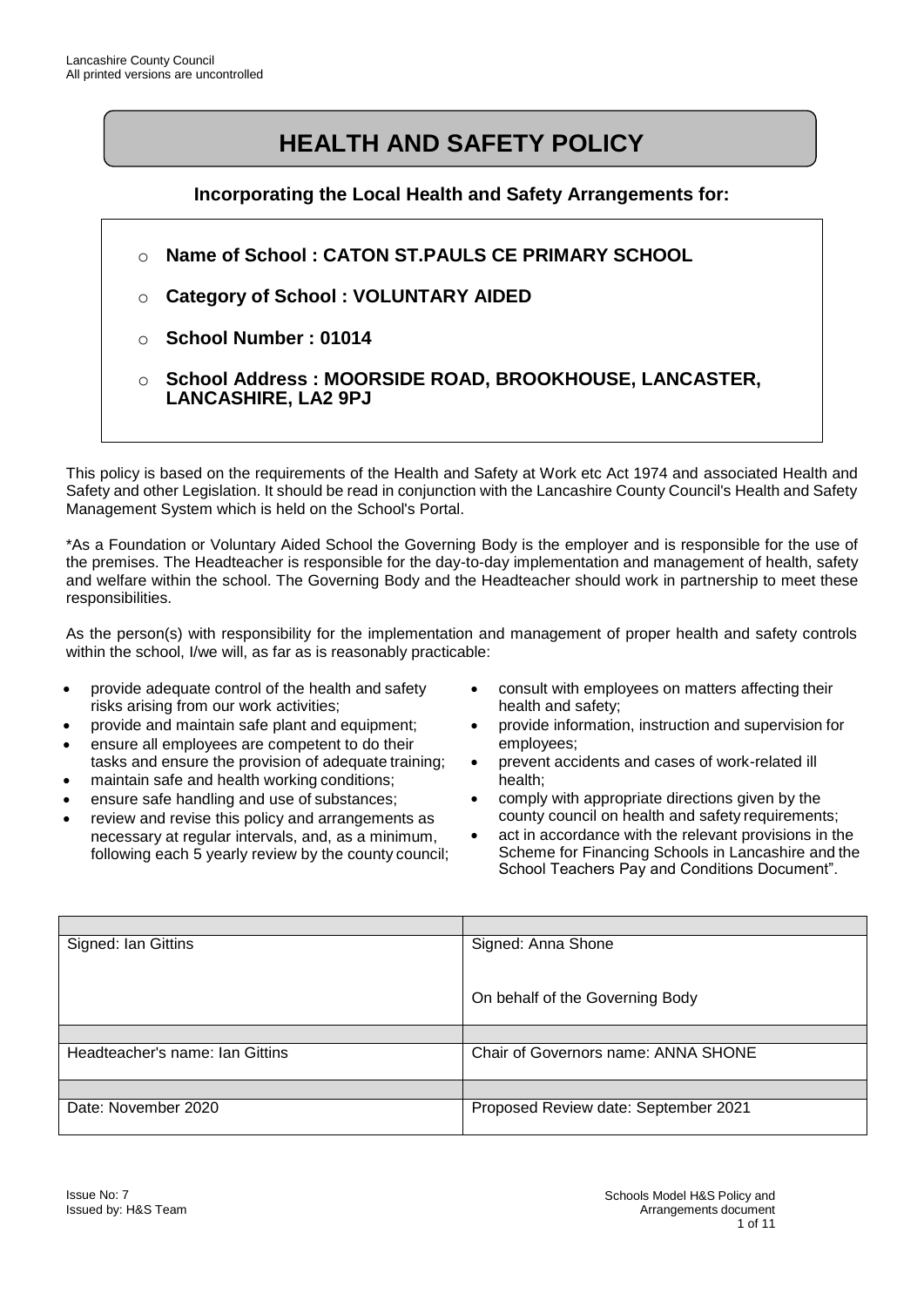### **Responsibilities**

| The responsibility for implementation and<br>management of proper health and safety<br>controls within the school is that of:                                                                                                                                                                                                                                  | <b>HEADTEACHER</b> |
|----------------------------------------------------------------------------------------------------------------------------------------------------------------------------------------------------------------------------------------------------------------------------------------------------------------------------------------------------------------|--------------------|
| The authorised member of staff with day-to-<br>day responsibility for ensuring this policy is<br>put into practice is (e.g. Health & Safety Co-<br>ordinator):                                                                                                                                                                                                 | <b>HEADTEACHER</b> |
| To ensure health and safety standards are<br>maintained/improved, the following people<br>have responsibility in their specific areas e.g.<br>premises issues, fire safety and other<br>emergencies, out-of-hours arrangements,<br>educational visits:                                                                                                         | <b>HEADTEACHER</b> |
| The Health & Safety objectives * for the<br>school (as identified by accident/incident<br>investigation, consultation, review of risk<br>assessments, health & safety management<br>support and audit visits; advice from the<br>county council etc. or other sources e.g.<br>DCSF, Teachernet, other schools, the HSE)<br>will be developed and monitored by: | <b>HEADTEACHER</b> |
| All employees within the school have a responsibility to:                                                                                                                                                                                                                                                                                                      |                    |

- 1. Co-operate with the Headteacher and his/her nominated representatives on all matters relating to health and safety;
- 2. Not interfere with anything provided to safeguard their health and safety;
- 3. Take reasonable care of their own health and safety, and not knowingly place anyone who may be affected by their work activities at risk; and
- 4. Report all health and safety concerns to an appropriate person (as detailed in this policy statement).
- 5. The Conditions of Employment of Teachers provide that teachers' professional duties include maintaining good order and discipline among the pupils and safeguarding their health and safety both when they are authorised to be on the school premises and when they are engaged in authorised school activities elsewhere.
- **\*** Health & Safety objectives should be set for improvements in the management of health & safety within the school. These can be formal or informal objectives e.g. within the School Development Plan or in the minutes of Governors or Staff meetings respectively. Any actions arising from those objectives should be documented e.g. as an action plan, and monitored to ensure they are achieved.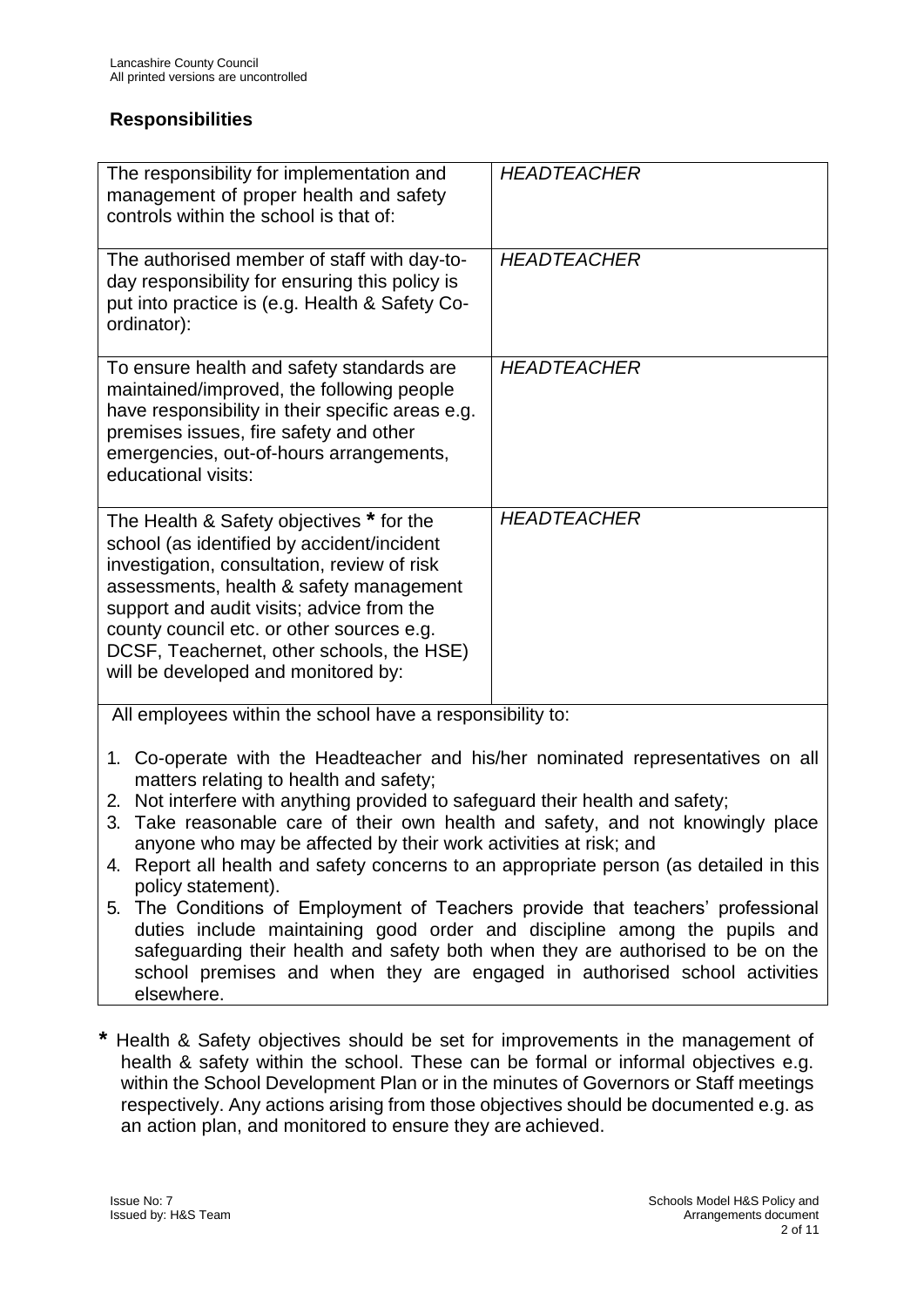### **Examples** of objectives might be:

- a % reduction in accidents will be achieved by changes to playground supervison;
- a revised procedure for dealing with contractors on site will be devised and implemented;
- revised arrival and departure arrangements will be put in place to separate vehicles and pedestrians on school grounds;
- raising health & safety awareness by using the County Council's e-learning courses.

# **Health and Safety Risks Arising from Work Activities**

I/we will ensure that so far as is reasonably practicable, all areas of risk are assessed and adequate control measures are put in place to ensure the health and safety of all employees, pupils, contractors, non-employees and anyone else affected by the school's activities.

| Risk assessments will be undertaken by:                                                                                                                                                                                                                        | <b>HEADTEACHER</b>                                      |
|----------------------------------------------------------------------------------------------------------------------------------------------------------------------------------------------------------------------------------------------------------------|---------------------------------------------------------|
| Risk assessments will be undertaken prior<br>to the introduction of any new work tasks /<br>activities that pose a significant risk to<br>health and safety.                                                                                                   |                                                         |
| The significant findings of risk<br>assessments will be reported to:                                                                                                                                                                                           | <b>CHAIR OF GOVERNORS</b><br><b>RESOURCES COMMITTEE</b> |
| Action required to remove/control risks will<br>be approved by:                                                                                                                                                                                                | <b>HEADTEACHER</b>                                      |
| The responsibility for ensuring the action<br>required to reduce risks is implemented is<br>that of:                                                                                                                                                           | <b>CHAIR OF GOVERNORS</b><br><b>RESOURCES COMMITTEE</b> |
| Checking that implemented actions have<br>removed/reduced the risks is the<br>responsibility of:                                                                                                                                                               | <b>HEADTEACHER</b>                                      |
| Risk Assessments will be reviewed<br>regularly (3 yearly is the minimum review<br>period recommended for task risk<br>assessments and 5 yearly for COSHH<br>assessments) or in the event of any<br>significant changes. Responsibility for this<br>rests with: | <b>HEADTEACHER</b>                                      |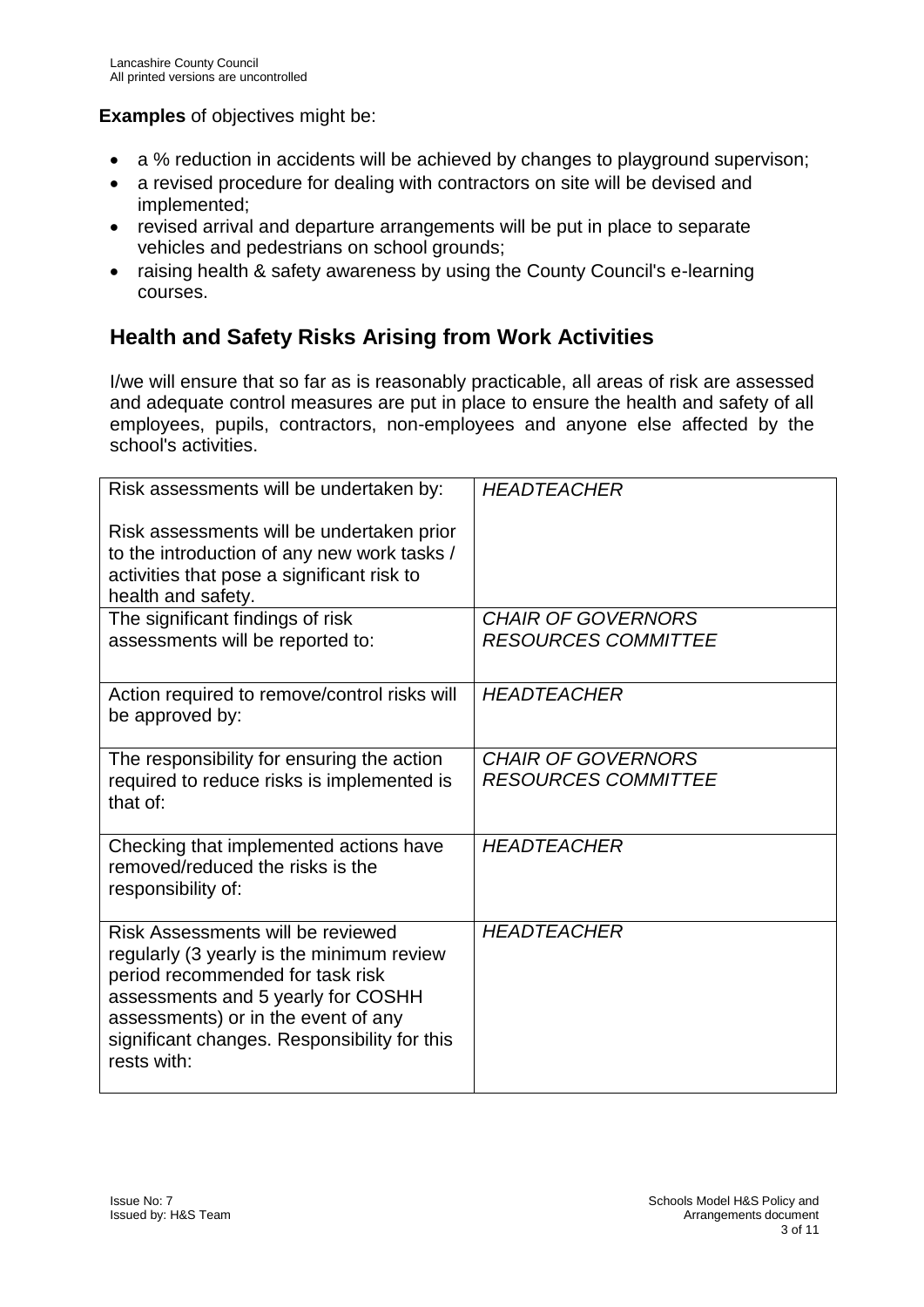# **School's Commitment**

To meet the requirements of this Policy Statement, the Headteacher/Governing Body and/or his/her/their nominated representative(s) will:

- a) draw up and implement appropriate health & safety procedures for the school;
- b) share appropriate elements of these procedures with all employees, pupils, visitors and anyone else who may be affected by them;
- c) arrange for risk assessments to be completed for all areas of work and review them on a regular basis;
- d) as part of the risk assessment process, produce safe systems of work where necessary and arrange for their implementation including any appropriate training, resourcing, auditing and monitoring;
- e) identify adequate resources for the implementation of the health and safety policy and arrangements with the school;
- f) comply with appropriate directions given by the county council on health and safety requirements; and,
- g) act in accordance with the relevant provisions in the Scheme for Financing Schools in Lancashire and the School Teachers Pay and Conditions Document.

The school will, upon request, make available for general inspection specific, procedures and documentation and will regularly review its arrangements in respect of the applicable topics and activities listed in the table at the end of this Policy document.

# **Consultation with employees**

The school recognises and accepts its duty to consult with employees and will do so via a union-appointed safety representative and/or through elected employee representatives where union appointed representatives are not available.

| Employee representative(s) for the school are: | <i>DEPUTY HEADTEACHER</i>                                                                                                                                                 |
|------------------------------------------------|---------------------------------------------------------------------------------------------------------------------------------------------------------------------------|
| Consultation with employees is provided via:   | Individual staff appraisals, review<br>of documents, team meetings,<br>circulation of draft documents for<br>consultation, monthly/annual<br>health & safety meeting etc. |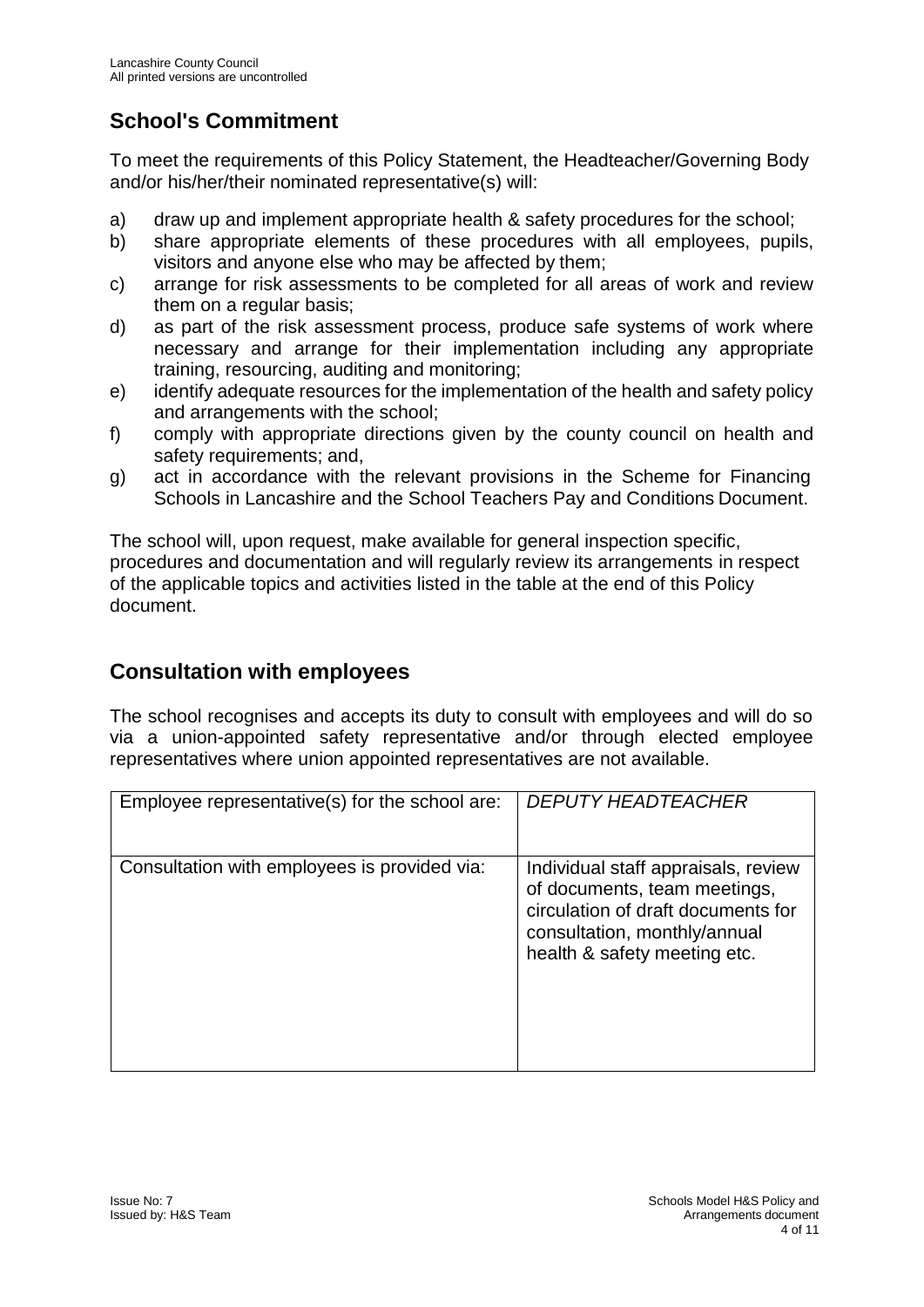The school recognises and accepts that safety representatives must be given the paid time necessary to carry out their functions, and paid time as is necessary to undergo training in those functions, as is reasonable in the circumstances.

Safety Representatives functions are to:-

- Investigate potential hazards and dangerous occurrences at the workplace, and complaints by employees relating to health, safety and welfare at work, and examine the causes of workplace accidents.
- Make representations to the Headteacher/Governing Body on the above investigations, and on general matters affecting the health and safety of the employees they represent.
- Inspect the workplace.
- Represent employees in dealings with health and safety inspectors.
- Attend health and safety committee meetings.

## **Safe Plant and Equipment**

The school will ensure that all plant and equipment that requires maintenance is identified, that maintenance is carried out and that new or second-hand plant and equipment meets any required health and safety standards before it is purchased.

| Responsible person(s) for identifying all<br>equipment/plant needing maintenance:                                              | <b>HEADTEACHER</b> |
|--------------------------------------------------------------------------------------------------------------------------------|--------------------|
| Responsible person(s) for ensuring effective<br>maintenance procedures are drawn up:                                           | <b>HEADTEACHER</b> |
| Responsible person(s) for ensuring that all<br>identified maintenance is carried out:                                          | <b>HEADTEACHER</b> |
| Any problems found with equipment should be<br>reported to:                                                                    | <b>HEADTEACHER</b> |
| Responsible person(s) to check that new<br>equipment meets any required health and safety<br>standards before it is purchased: | <b>HEADTEACHER</b> |

## **Information, Instruction and Supervision**

| The Health and Safety Law poster* is | <b>THE STAFFROOM</b> |
|--------------------------------------|----------------------|
| displayed at:                        |                      |
|                                      |                      |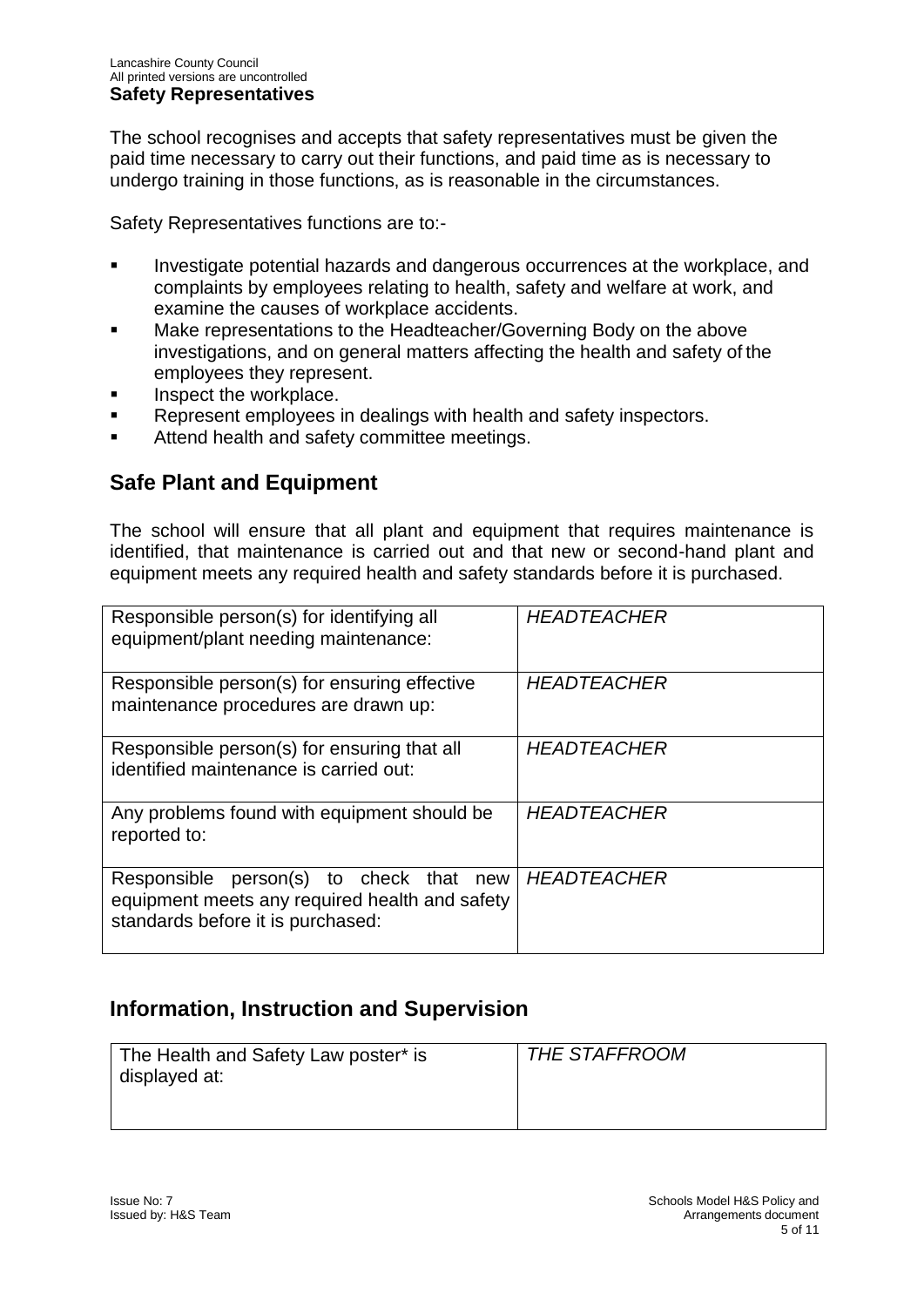| All printed versions are uncontrolled                                                                    |                                                                 |
|----------------------------------------------------------------------------------------------------------|-----------------------------------------------------------------|
| Health and safety advice is available from:                                                              | <b>HEADTEACHER</b>                                              |
| Induction, supervision of trainees/work<br>placements etc. will be arranged/<br>undertaken/monitored by: | <b>HEADTEACHER</b><br>STUDENT PLACEMENT CO-<br><b>ORDINATOR</b> |

\* It is a legal requirement to display the Health & Safety Law Poster in a prominent position in each workplace e.g. in the school's Reception area, or to give employees a copy of the Health & Safety Law leaflet.

## **Competency for Tasks and Training**

The school has arrangements in place to ensure that all new employees are provided with appropriate health and safety induction training when they start work. This will cover basics such as first aid and fire safety. Specific on the job and job specific health and safety training will also be provided if needed to achieve the required competency. Training provision will include regular refresher training where appropriate. Write down your arrangements for training here including arrangements for record keeping.

| Induction training will be provided for all<br>employees by:<br>Job specific training will be provided by: | <b>HEADTEACHER / DEPUTY</b><br><b>HEADTEACHER / SBM</b><br>(role dependent)<br><b>LINE MANAGERS</b> |
|------------------------------------------------------------------------------------------------------------|-----------------------------------------------------------------------------------------------------|
| Jobs requiring specific health & safety training<br>are:                                                   | <b>SITE SUPERVISOR</b><br><b>TRAINING LED BY SBM /</b><br><b>HEADTEACHER</b>                        |
| Training records are kept at/by:                                                                           | <b>SBM IN MAIN OFFICE</b>                                                                           |
| Training will be identified, arranged and<br>monitored by:                                                 | <b>HEADTEACHER / SBM</b>                                                                            |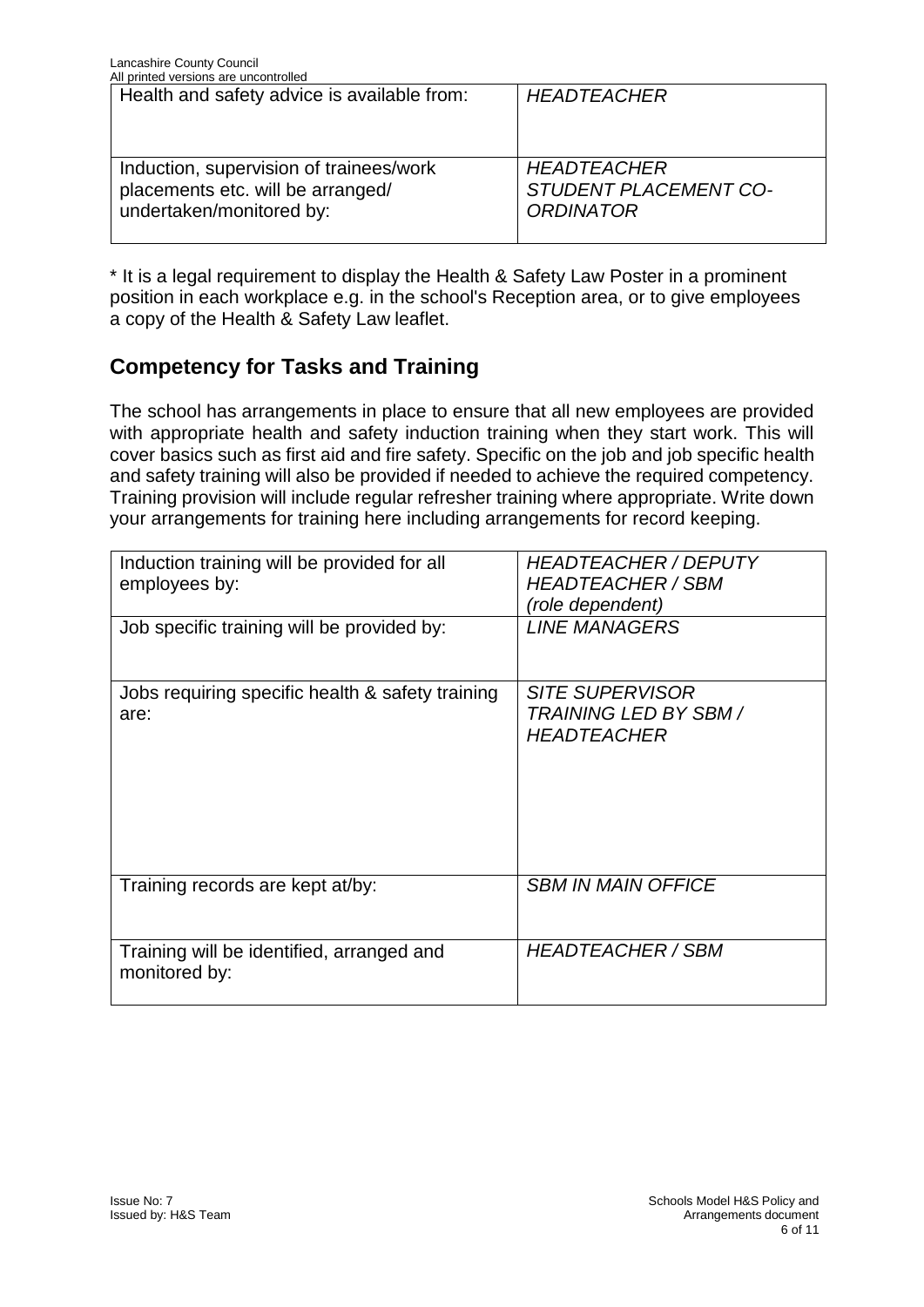The school acknowledges the legal requirement to:

- Ensure that there is a recognised system in place to deal with the reporting, recording and investigation of incidents and accidents.
- Ensure that there is a recognised system in place for reporting work related injuries, diseases and dangerous occurrences under the RIDDOR Regulations.
- Provide appropriate first aid arrangements for employees and anyone attending the premises that may be affected by the school's activities.
- Provide health surveillance for any employees who may be **at risk** of ill-health as a direct result of work activities, and has made appropriate arrangements to deal with this issue.

| The first aid box(es) is/are available:                                      | <b>INFANT COMMON AREA</b><br><b>JUNIOR CORRIDOR</b><br><b>MAIN OFFICE</b> |
|------------------------------------------------------------------------------|---------------------------------------------------------------------------|
| The first aider(s) and appointed person(s)<br>is/are:                        | LIST DISPLAYED IN MAIN<br><b>OFFICE AND STAFFROOM</b>                     |
| All accidents and cases of work-related ill<br>health are to be reported to: | <b>IAN GITTINS</b><br><b>HEADTEACHER</b>                                  |
| Health surveillance is not required for any roles<br>within the school.      |                                                                           |
| Health surveillance will be arranged by:                                     | <b>IAN GITTINS</b><br><b>HEADTEACHER</b>                                  |
| Health surveillance/records will be kept by/at:                              | <b>IAN GITTINS</b><br><b>HEADTEACHER</b><br><b>MAIN OFFICE</b>            |

## **Performance Monitoring**

The school acknowledges its requirement to monitor the health and safety of employees and anyone who may be affected by its work activities and has appropriate arrangements in place to fulfil this requirement and to keep records.

| To check our working conditions and ensure<br>our safe working practices are being followed,<br>we will: | <b>IAN GITTINS</b><br><b>HEADTEACHER</b> |
|----------------------------------------------------------------------------------------------------------|------------------------------------------|
| Conduct workplace inspections. These are                                                                 | <b>CHAIR OF GOVERNOR</b>                 |
| carried out by:                                                                                          | <b>RESOURCES COMMITTEE</b>               |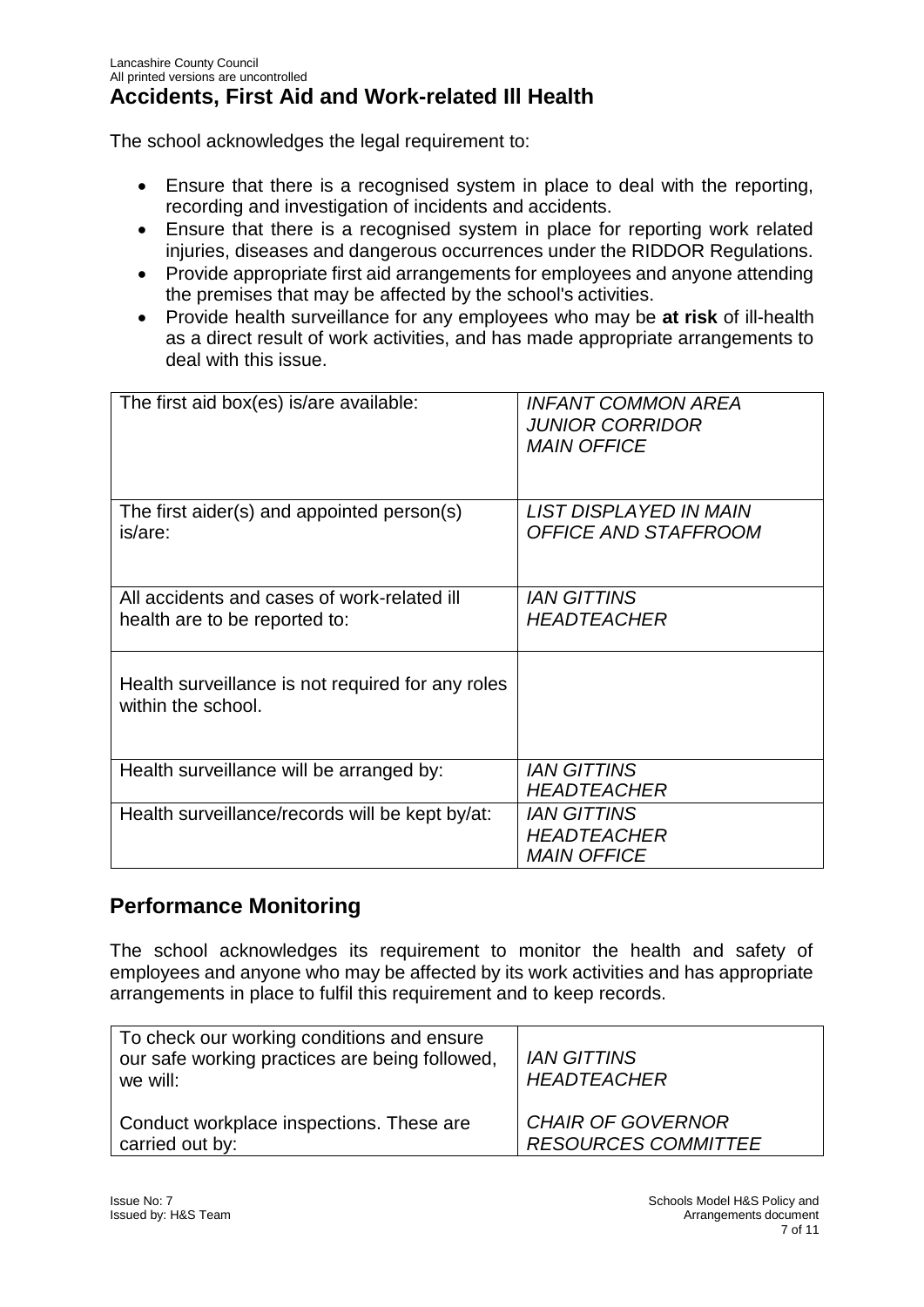| Review all risk assessments regularly (3 yearly | See Section: Health and Safety            |
|-------------------------------------------------|-------------------------------------------|
| is recommended for task risk assessments and    | <b>Risks Arising from Work Activities</b> |
| 5 yearly for COSHH assessments) or in the       | for responsibility details                |
| event of any significant changes.               |                                           |
| Responsible person(s) for investigating         | <b>HEADTEACHER</b>                        |
| accidents - e.g. road traffic accidents, slips, |                                           |
| trips and/or falls accidents etc. before        |                                           |
| requesting assistance from the Health, Safety   |                                           |
| and Quality Team if necessary:                  |                                           |
| Responsible person(s) for investigating work-   | <b>HEADTEACHER</b>                        |
| related causes of sickness absences:            |                                           |
|                                                 |                                           |
| Responsible person(s) for acting on             | <b>HEADTEACHER</b>                        |
| investigation findings to prevent recurrences:  |                                           |
|                                                 |                                           |
| Responsible person(s) for the monitoring of     | <b>HEADTEACHER</b>                        |
| any trends in accidents, incidents and sickness |                                           |
| absence:                                        |                                           |
|                                                 |                                           |

## **Emergency Procedures - Fire and Evacuation**

The school acknowledges its responsibility for ensuring that appropriate emergency procedures are in place and that these are communicated to all concerned, including other users of the premises, and monitored on a regular basis.

| Responsibility for ensuring the fire risk<br>assessment is undertaken and implemented<br>rests with: | <b>HEADTEACHER</b>                                     |
|------------------------------------------------------------------------------------------------------|--------------------------------------------------------|
| Escape routes are checked by/every:                                                                  | <b>SITE SUPERVISOR</b><br>WEEKLY                       |
| Fire extinguishers are maintained and checked<br>by/every:                                           | <b>TPM APPOINTED PROVIDER</b>                          |
| Alarms are tested by/every:                                                                          | <b>TPM APPOINTED PROVIDER</b>                          |
| The emergency evacuation procedure is tested<br>by/every:                                            | <b>HEADTEACHER</b><br><i>TERMLY</i>                    |
| Responsibility for ensuring arrangements are<br>in place to deal with other emergency                | <b>HEADTEACHER</b>                                     |
| situations e.g. bomb threat, flood, etc. rests<br>with:                                              | <b>CHAIR OF GOVERNOR</b><br><b>RESOURCES COMMITTEE</b> |

٦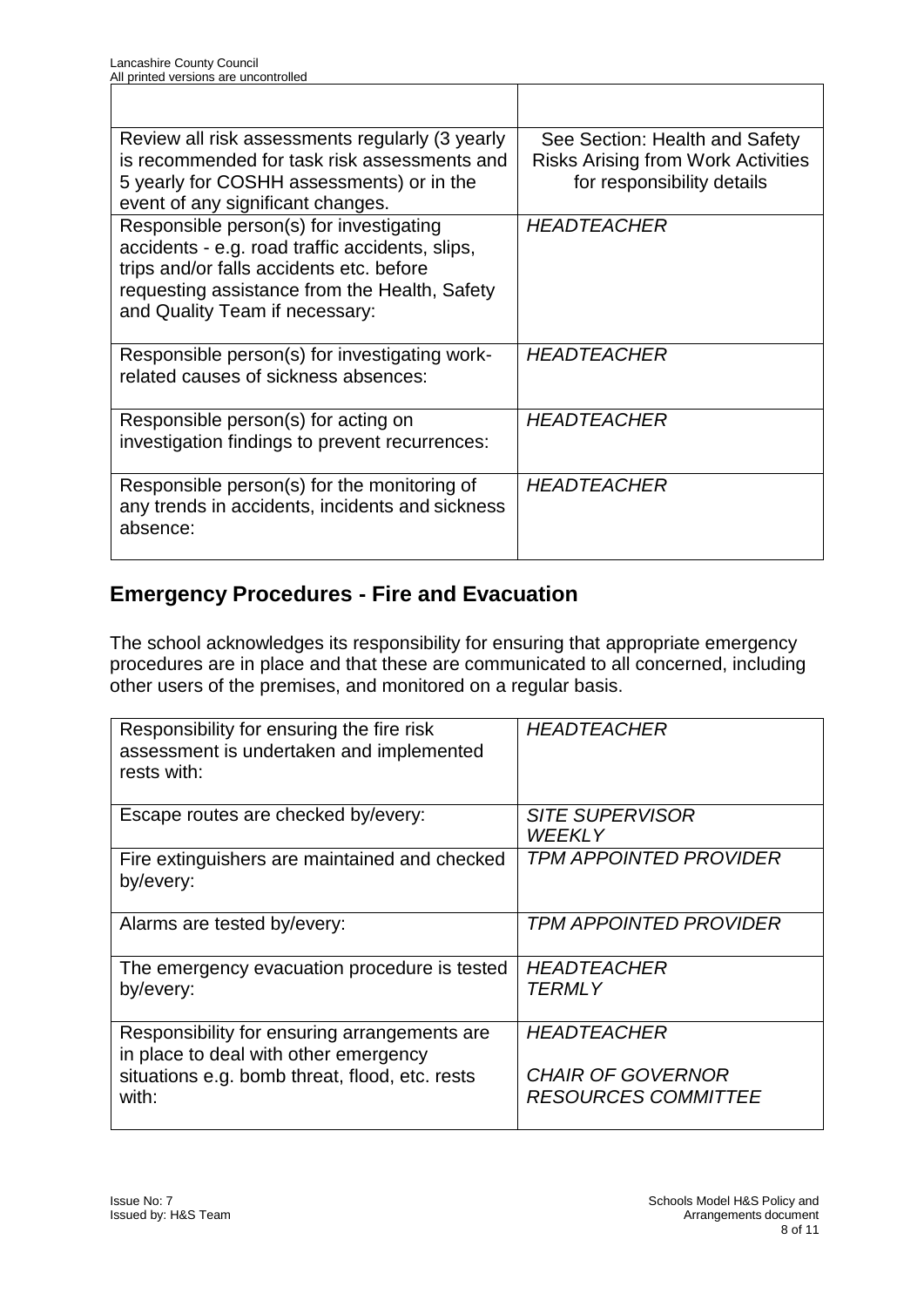### **Table of Occupational Health & Safety Topics/Activities that apply**

| <b>Occupational Health &amp; Safety Topic/Activity</b>                       | Applicable $(\sqrt{})$ | Details of where information about the |
|------------------------------------------------------------------------------|------------------------|----------------------------------------|
| (This is not a comprehensive list. Please add any further topics/activities  |                        | school's arrangements can be found     |
| relevant to the school).                                                     |                        |                                        |
| Information and Guidance is available on the web site, link below:           |                        |                                        |
| Health, Safety & Quality web site                                            |                        |                                        |
| Accident Reporting, Recording and Investigation                              | $\star$                | <b>MAIN OFFICE</b>                     |
| Bodily Fluids (urine; blood; faeces; vomit) & Biological Agents              |                        |                                        |
| Catering                                                                     |                        |                                        |
| Cleaning/caretaking                                                          | $\star$                | <b>MAIN OFFICE</b>                     |
| Control of contractors                                                       | $\star$                | <b>MAIN OFFICE</b>                     |
| Disability access (health & safety implications)                             | $\ast$                 | <b>MAIN OFFICE</b>                     |
| Display Screen Equipment and Eye Tests                                       | $\star$                | <b>MAIN OFFICE</b>                     |
| Driving at Work                                                              |                        |                                        |
| Electrical Safety e.g. installations, PAT tests, visual checks, local policy | $\star$                | <b>MAIN OFFICE / LCC</b>               |
| on bringing electrical items into school etc.                                |                        |                                        |
| Emergency Procedures other than Fire e.g. flood, services failure            |                        |                                        |
| Extended school and community use                                            | $\star$                | <b>MAIN OFFICE</b>                     |
| Falling Objects/Safe storage                                                 | $\star$                | <b>MAIN OFFICE</b>                     |
| <b>Fire Safety</b>                                                           | $\star$                | <b>MAIN OFFICE</b>                     |
| <b>First Aid</b>                                                             | $\star$                | <b>MAIN OFFICE</b>                     |
| Gas safety e.g. installations, servicing, tests, visual checks, local policy | $\star$                | <b>MAIN OFFICE LCC</b>                 |
| on use of gas items in school etc.                                           |                        |                                        |
| Hot surfaces, scalds and burns                                               | $\star$                | <b>MAIN OFFICE</b>                     |
| Health & Safety Induction (checklist available on web site)                  | $\ast$                 | <b>MAIN OFFICE</b>                     |
| Lettings to non-school groups                                                | $\star$                | <b>MAIN OFFICE</b>                     |
| <b>Manual Handling</b>                                                       | $\star$                | <b>MAIN OFFICE</b>                     |
| <b>Minibuses</b>                                                             | $\star$                | <b>MAIN OFFICE</b>                     |
| Mobile phones (the use of)                                                   | $\star$                | <b>MAIN OFFICE</b>                     |
| Needles and needle stick injuries                                            |                        |                                        |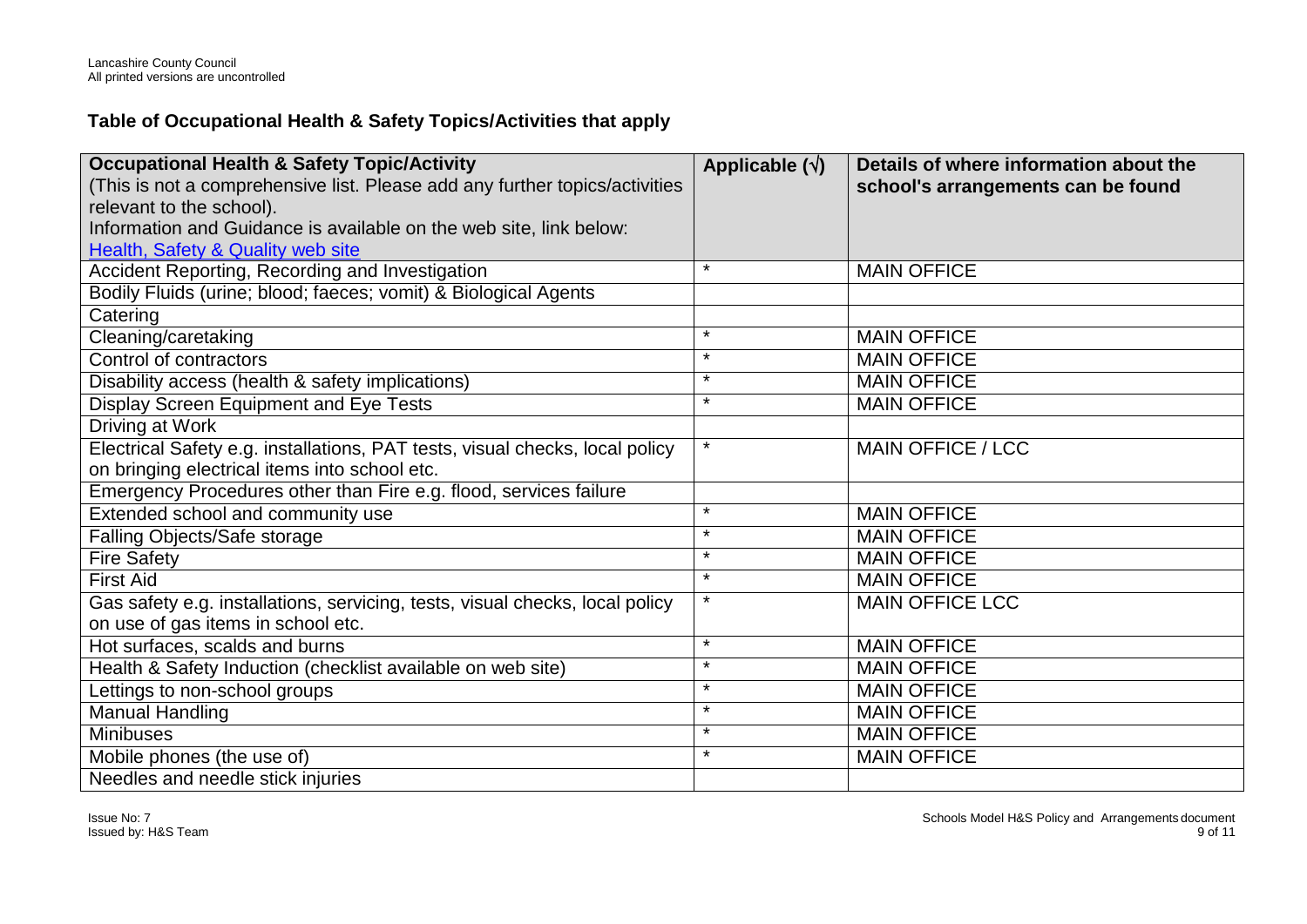| <b>Occupational Health &amp; Safety Topic/Activity</b>                      | Applicable $(\sqrt{})$ | Details of where information about the |
|-----------------------------------------------------------------------------|------------------------|----------------------------------------|
| (This is not a comprehensive list. Please add any further topics/activities |                        | school's arrangements can be found     |
| relevant to the school).                                                    |                        |                                        |
| Information and Guidance is available on the web site, link below:          |                        |                                        |
| Health, Safety & Quality web site                                           |                        |                                        |
| Personal safety including lone working and violence and aggression          | $\star$                | <b>MAIN OFFICE</b>                     |
| Play Equipment installations inspections                                    | $\star$                | <b>MAIN OFFICE / LCC</b>               |
| Playgrounds and external areas                                              | $\star$                | <b>MAIN OFFICE</b>                     |
| Ponds and Water features                                                    |                        |                                        |
| Premises Management (see Premises Management Guidance &                     | *                      | <b>MAIN OFFICE</b>                     |
| Records on Health & Safety web site)                                        |                        |                                        |
| Pupil moving and handling (special needs)                                   |                        |                                        |
| Pregnant employees and nursing mothers                                      | $\star$                | <b>MAIN OFFICE</b>                     |
| Reporting of health & safety concerns/faults                                | $\star$                | <b>MAIN OFFICE</b>                     |
| Shared use of buildings                                                     |                        |                                        |
| Sharps e.g. broken glass either in school building or external grounds      | $\star$                | <b>MAIN OFFICE</b>                     |
| Slips and trips                                                             | $\star$                | <b>MAIN OFFICE</b>                     |
| <b>Stress</b>                                                               | $\star$                | <b>MAIN OFFICE</b>                     |
| Substances - COSHH                                                          | $\star$                | <b>MAIN OFFICE</b>                     |
| Swimming pools                                                              |                        |                                        |
| Vehicle and pedestrian traffic                                              |                        |                                        |
| Visitor and volunteers safety                                               | $\star$                | <b>MAIN OFFICE</b>                     |
| Waste storage and disposal                                                  | $\star$                | <b>MAIN OFFICE</b>                     |
| Water hygiene (Legionella, lead etc.) – a Legionella Risk Assessment        | $\star$                | <b>MAIN OFFICE</b>                     |
| should be in place as part of your premises management arrangements         |                        |                                        |
| Work equipment and machinery                                                | $\star$                | <b>MAIN OFFICE</b>                     |
| Working at height - ladders, access equipment etc.                          | $\star$                | <b>MAIN OFFICE</b>                     |
| Workplace Inspection                                                        | $\star$                | <b>MAIN OFFICE</b>                     |
|                                                                             |                        |                                        |
|                                                                             |                        |                                        |